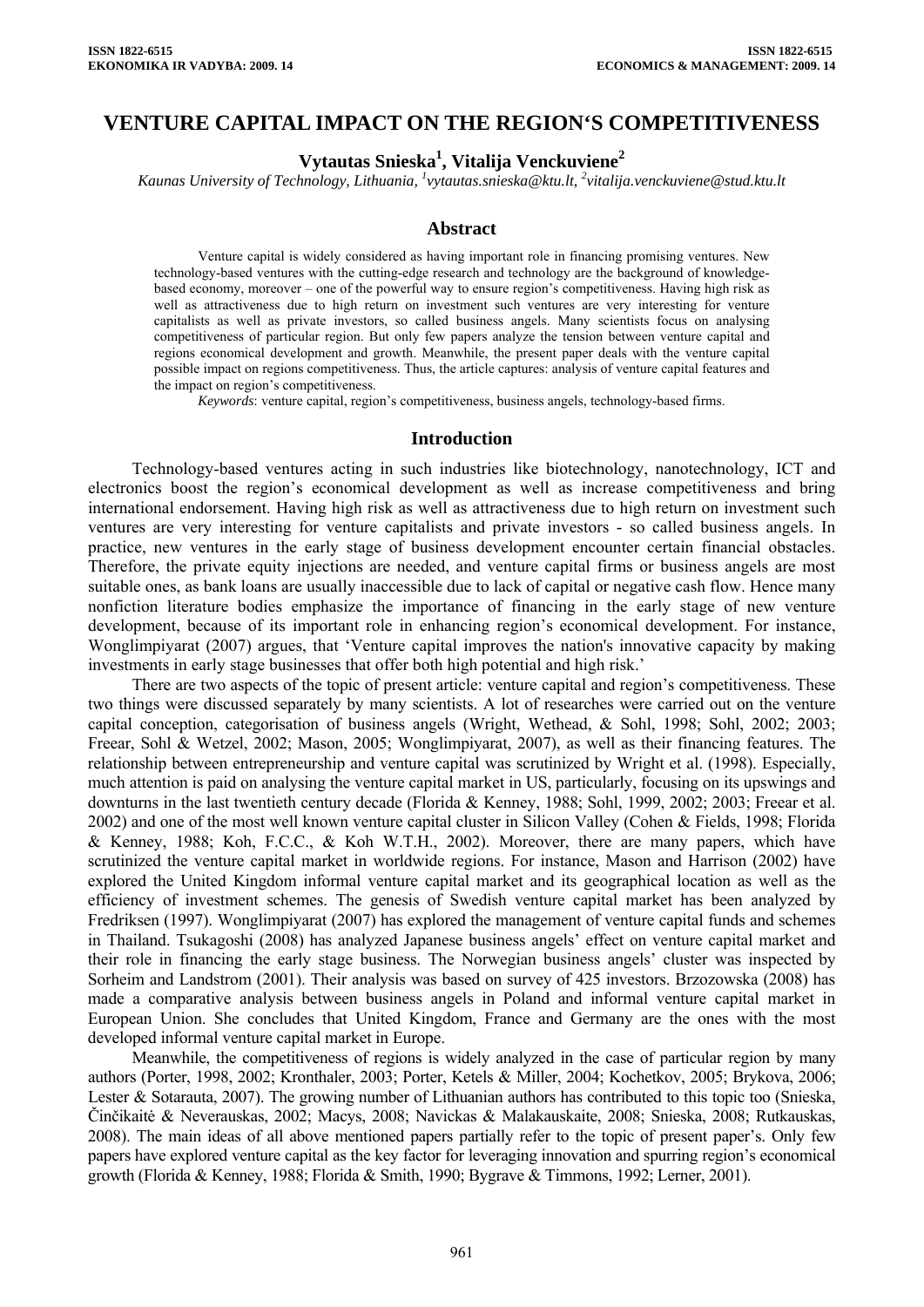Yet, the topic of this paper "Venture capital impact on the region's competitiveness" remains actual and new, because the tension between venture capital and region's competitiveness is not analyzed in-depth. Thus the scientific problem arises: how venture capital affects the particular region's competitiveness. Therefore the purpose of this paper is to analyze the possible impact of venture capital on regions competitiveness.

The key method used in this paper is comparative analysis of scientific literature, documents and reports. The article is organized in the following manner: first section deals with the venture capital conception and its classification; second section explores the region's competitiveness background; third section outlines the tension between venture capital and region's competitiveness and finally the main conclusions are presented.

## **Venture capital and its categorisation**

Venture capital market has a fundamental background in U.S. and according to the report prepared by Global Insight, Inc. (Venture Impact: The Economic Importance of venture capital backed companies to the U.S. economy), venture capital is playing a significant role in nourishing the U.S. economy. Venture capital backed companies boost America's economic strength by creating jobs and revenue as well as underpin cutting-edge research and development.

There are lots of authors analysing venture capital as the key factor for region's economical growth, which directly affects its competitiveness. The term 'venture capital' refers to high return on investment to support business in its early stage and maturity (Bygrave & Timmons, 1992). Meanwhile, Wonglimpiyarat (2007) describes venture capital as 'pre-IPO equity capital provided by professional investors'. Fredriksen (1997) in the venture capital firms' definition has emphasized three elements: time limited (1) equity capital investment (2) in high-risk projects (3). Whereas, Amit, Brander and Zott (1998) emphasized the entrepreneurial aspect of investee: 'venture capital firms provide privately held "entrepreneurial" firms with equity, debt, or hybrid forms of financing, often in conjunction with managerial expertise'. There is no doubt that the key element of venture capital is financing innovative and promising companies or new ideas that could not be financed by banks, which typically require five to eight years project to be launched (Wonglimpiyarat, 2007).

The term venture capital in this paper refers to the venture capital funds, private investors (business angels) and public institutions that typically finance new and rapidly growing companies with innovative background.

Analysing non-fiction literature informal and formal venture capital can be distinguished (Burgyl, 2000; Mason, 2005). The former is so called business angels, and the latter covers formal venture capital funds as well as public institutions (Mason, 2005).

Informal venture capital market is widely discussed in the literature by Mason (2005), Sohl, J. (2002, 2003), Freear et al. (2002). Different classification of informal venture capital varies in different papers. According to Sorheim and Landstrom (2001), informal investors embrace four different categories regarding their competence and involvement in investment: Lotto investors – investors with low investment activeness and having limited investment experience in start-up and business development; Traders – active investors, but with limited investment experience in start-up and business development; Analytical investors– investors with low investment activeness, but having high competence; and Business angels – active investors with very high competence in start-up and business development. Whereas, Wright et al. (1998) have distinguished 'habitual entrepreneurs' and Angel Investors, and contend that 'Successful, wealthy entrepreneur is the one who is supposed to be a business angel'.

According to Mason (2005), business angels can be described as 'high net worth individuals who invest their own money, along with their time and expertise, directly in unquoted companies in which they have no family connection, in the hope of financial gain'(Mason 2005). It means that wealthy individual not only provide the entrepreneur needs with the money, but also is its immediate consultant. The main feature that distinguishes business angels from institutional investors is that he or she invests his/her own money. Seed financing is usually business angel deal. Sohl (2002) contend that 'If the goal is to create a vibrant market to spur the commercialization of innovation, one needs to look no further than initiatives directed at the angel investor'.

Freear et al. (2002) reviewed 20 years research on the business angel segment. Few aspects can be discerned: lack of information about active angel; lots of research about attitudes and characteristics of business angel; more attention needs the informal market dynamics. Whereas Mason and Lanstrom (2006) have discerned two generations of studies concerning business angels: first generation studies revealed that business angels market is heterogeneous and they vary throughout the countries. While second generation of studies covers three different categories: studies with theoretical perspective, studies with policy issues and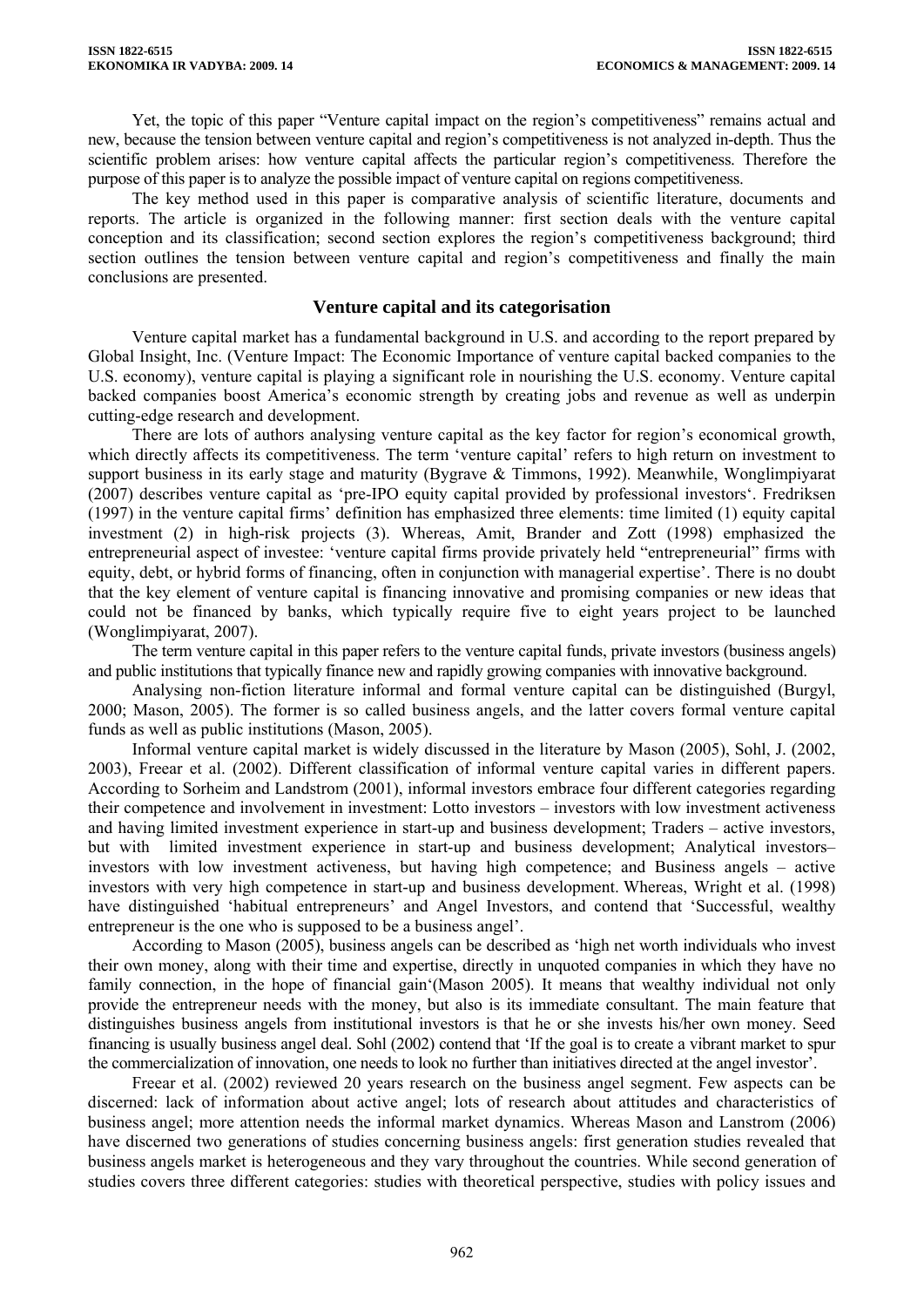studies concerning informal investment phenomenon (investment risk and return, relationships between investor and entrepreneur and others).

Meanwhile, the formal venture capital market has been classified by Burgyl (2000) and McCahery and Renneboog (2003). Burgyl (2000) has sorted investors accordingly their investment involvement in business stage: early stage funds usually invest in seed and early stage of business development, while, Development funds invest only in business or product development and generalist funds invest in various stage of business development. Whereas McCahery and Renneboog (2003) have classified venture capital funds as follows: small business investment companies, financial venture capital funds, corporate venture capital funds, and Venture capital limited partnerships.

Burgyl (2000) describes venture capital as the intermediary between institutional investor (such as pension funds, banks, insurance companies) and Portfolio Company. Investment screenings, negotiation, making agreements, controlling investments and assisting to management team are the most common functions of venture capital.

Venture capital firms generally are private partnerships or closely held corporations. It is an investment pool which covers private and public pension funds, endowment funds, foundations, corporations, wealthy individuals, and foreign investors.

Sohl (2003) argued that pre-seed financing comes from founders, business angels' funding usually is in seed/start up and early stage of business development and the later stage funding is usually from venture funds. Wonglimpiyarat (2007) has endorsed 'Some venture capitalists focus on later-stage investment to help the companies grow to a critical mass to attract public financing through a stock offering'.

In scientific literature, many authors underpin the existence of capital gap which occurs in the early stage of business (Sohl, 2002, 2003; Mason & Landstrom, 2006). For example, Sohl (2003) discerned two financial gaps, which emerge due to market imperfections. First financial gap is between the need of earlystage ventures and the suppliers of early-stage capital. The promising entrepreneur needs money to move the innovative product from research platform to marketplace. According to above mentioned author, 'in most cases the cost to successfully commercialize a high-tech innovation is at least 10 times the cost of the original research' (Sohl, 2003). Second market inefficiency is an information gap, it appears when 'suppliers of capital seeking a degree of anonymity, often in conflict with the need to maintain quality deal flow, information flows very inefficiently' (Sohl, 2003).

Meanwhile, the alternative sources of financing of high technology-based companies are: 1) Internal source of financing. At the early stage (seed or start-up) the entrepreneurial firms are generally funded by families, friends or using founder's money. 2) Bootstrapping - defined as creative means to acquire financial sources, borrowing money excluded. The term 'bootstrapping' covers: reduced dividends, credit card debt, low rental space etc. (Freear et al., 2002); 3) Bank loans - usually some obstacles arise as banks require guarantees for taking loans. For the fledgling ventures usually it is difficult to prove their liquidity as they do not have their own real assets or their cash flow is negative at the early business development stage. In addition, Ueda (2005) contend that there are two contradictions banks versus venture capital. On the one hand, venture capitalist can evaluate the entrepreneur's project more accurately than the bank. At the same time venture capitalist can also threaten to steal it from the entrepreneur.

Having in mind what was outlined above, we can conclude that venture capital is very important actor in financing new high technology-based ventures. In the next section we will analyze the background of region's competitiveness.

### **Background for region's competitiveness**

In order to show the relationship between the venture capital and region's competitiveness, first we will explore the concept of 'competitiveness' and the theoretical background for region's competitiveness. Competitiveness is threefold: business, industry and nations. The competitiveness aspect has been embedded into the regional policy schemes at the European and national level. According to Macys (2008) 'Growing interest has emerged in the 'regional foundations' of national competitiveness, and with developing new forms of regionally-based policy interventions to help improve the competitiveness of every region and major city, and hence the national economy as a whole'. Bogdanova and Orlovska (2008) argued that 'competitiveness of a nation embraces trade and foreign direct investments which ensure production scale necessary for increase in productivity, as well as available resources and the ability to effectively use them'.

Brykova (2006) systemized the main theories of regional competitiveness, and she distinguishes three types of regions: regions as centres of export specialization; regions as sources of growing profits; regions as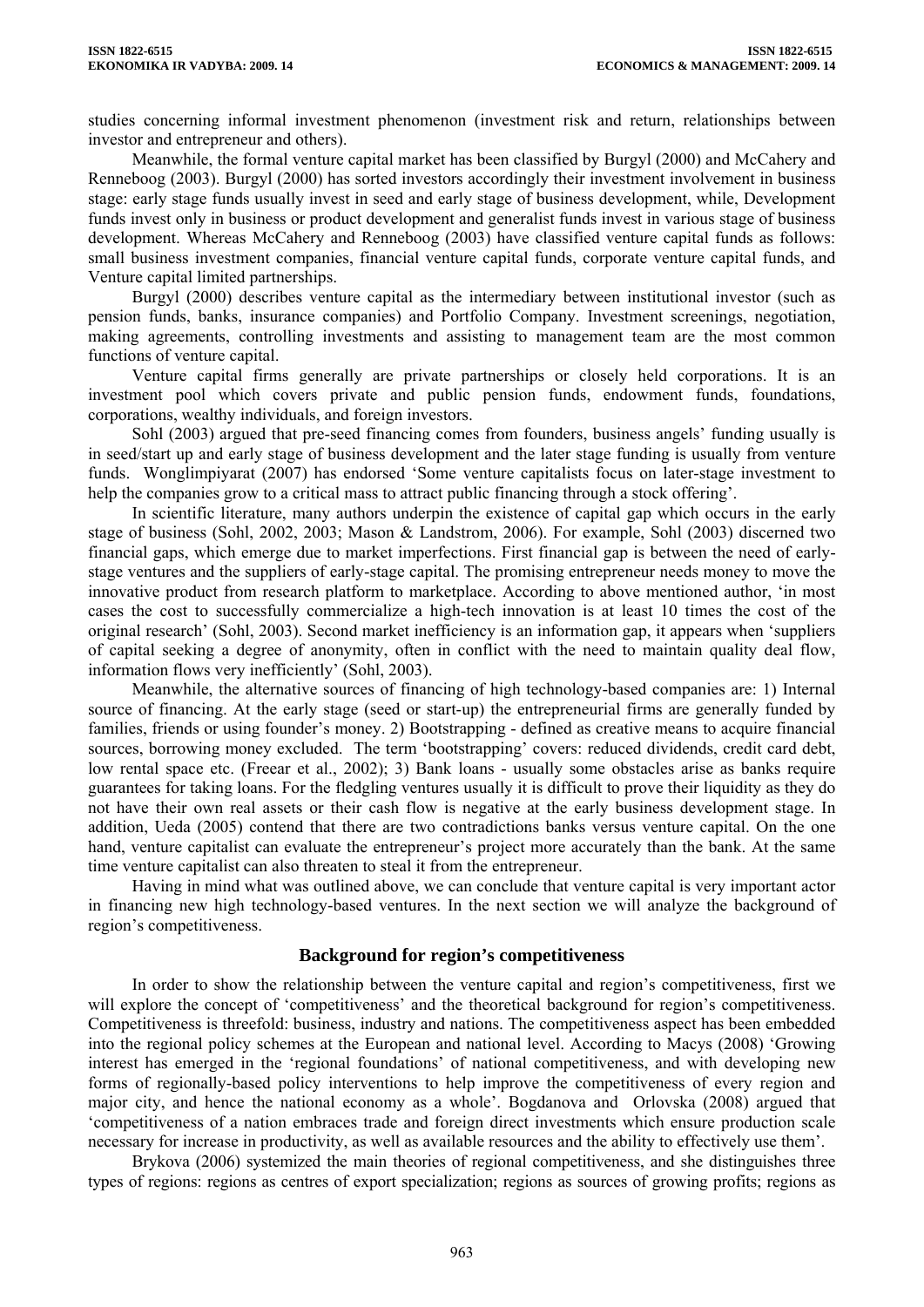epicentres of the accumulation of knowledge. The first one refers to 'theories that identify the principles and factors of the industrial specialization of regions within the system of an international division of labour. The second one, covers theories 'that analyze individual regions as independent subjects of international economic activity and concentrate on the formation of local competitive advantages. And the last one consider the 'regions as epicentres of the emergence of new knowledge', much attention is given to formation of clusters.

The present paper is based on the theory of Competitive advantage (Porter, 1990). In the Competitive advantage theory, the cluster is outlined 'Nations succeed not in isolated industries, however, but in clusters of industries connected through vertical and horizontal relationships' (Porter, 1990:73). Porter (1998) explains how clusters affect competition in three broad ways: first, by increasing the productivity of companies; second, by driving the direction and pace of innovation; and third, by stimulating the formation of new businesses within the cluster. 'Cluster based economic development is the key to regional competitiveness' (Snieska, 2008).

There are lots of various indices which measure the region's competitiveness. For instance, Robert Huggins Associates' European Competitiveness Index (here and after ECI), which examines and measures the competitiveness of Europe's regions and nations. Here the competitiveness is defined as 'the capability of an economy to maintain increasing standards of living for those who participate in it, by attracting and maintaining firms with stable or rising market shares in an activity' (European Competitiveness Index 2006). European Competitiveness Index 2006 covers the variables such as Creativity, Economic Performance, Infrastructure and Accessibility, Knowledge employment, and education.

The European Innovation Scoreboard 2007 outlines that 'R&D is vital for many innovation activities of firms and the competitiveness of an industry and a country'.

Meanwhile, World Economic forum focuses on productivity and defines competitiveness 'as the set of institutions, policies, and factors that determine the level of productivity of a country' (The Global Competitiveness Report 2008-2009).

According to Snieska, V., Draksaite, A. (2007) 'National competitiveness of a county is commonly defined as its ability to provide high levels of prosperity to citizens'. Meanwhile Rutkauskas (2008) contend that 'Difference of national values, structure of evolution – everything brings a certain contribution on the way to successful competitiveness'.

The most famous Competitiveness Theory's author M. Porter (1990) has paid an important role for government in spurring nation's competitive advantage.

'The intensity of patenting, the creation of new firms, and the deployment of venture capital are indicators of a region's innovation potential' (Porter et. al, 2004). Having this contention in mind, we now proceed with the analysis of venture capital impact on region's competitiveness.

### **Venture capital and region's competitiveness**

In this paper we will focus on relationship between venture capital and region's competitiveness. First of all, having competitive advantage in business or industry, regions stand ahead of the rest ones. Bygrave & Timmons (1992) have highlighted the significant venture capital impact on U.S. and world economy, since it has emerged after World War II. Venture capital 'played a catalytic role in the entrepreneurial process: fundamental value creation that triggers and sustains economic growth and renewal' (Bygrave & Timmons, 1992). Venture capital impact on economy is indirect, but expressed 'in terms of job creation, innovative products and services, competitive vibrancy, and the dissemination of the entrepreneurial spirit' (Bygrave  $\&$ Timmons, 1992).

Many authors outline the importance of venture capital to innovation and economical growth. According to Dapkus and Kriaucioniene (2008) 'R&D in business is seen as a key tool for economy upgrade and national competitiveness achieved trough the development of high value added'. Meanwhile venture capital with the financing such ventures trigger the development of particular industry and at the same time of the overall economy. Lerner (2001) argued that venture capital has impact on four factors: firms, economy, innovation and geographical regions. Firms benefit from additional capital that is necessarily for research and development, meanwhile economy is growing because of more new jobs, and bigger value added of new VC-backed firms as well as particular industry is flourishing because of bigger investment. Lerner (2001) contends that VC-backed companies are more innovative then their counterparts. And the last, but not the least - geographical regions benefit because of growing investment in R&D due to closer relationship between science and business sectors.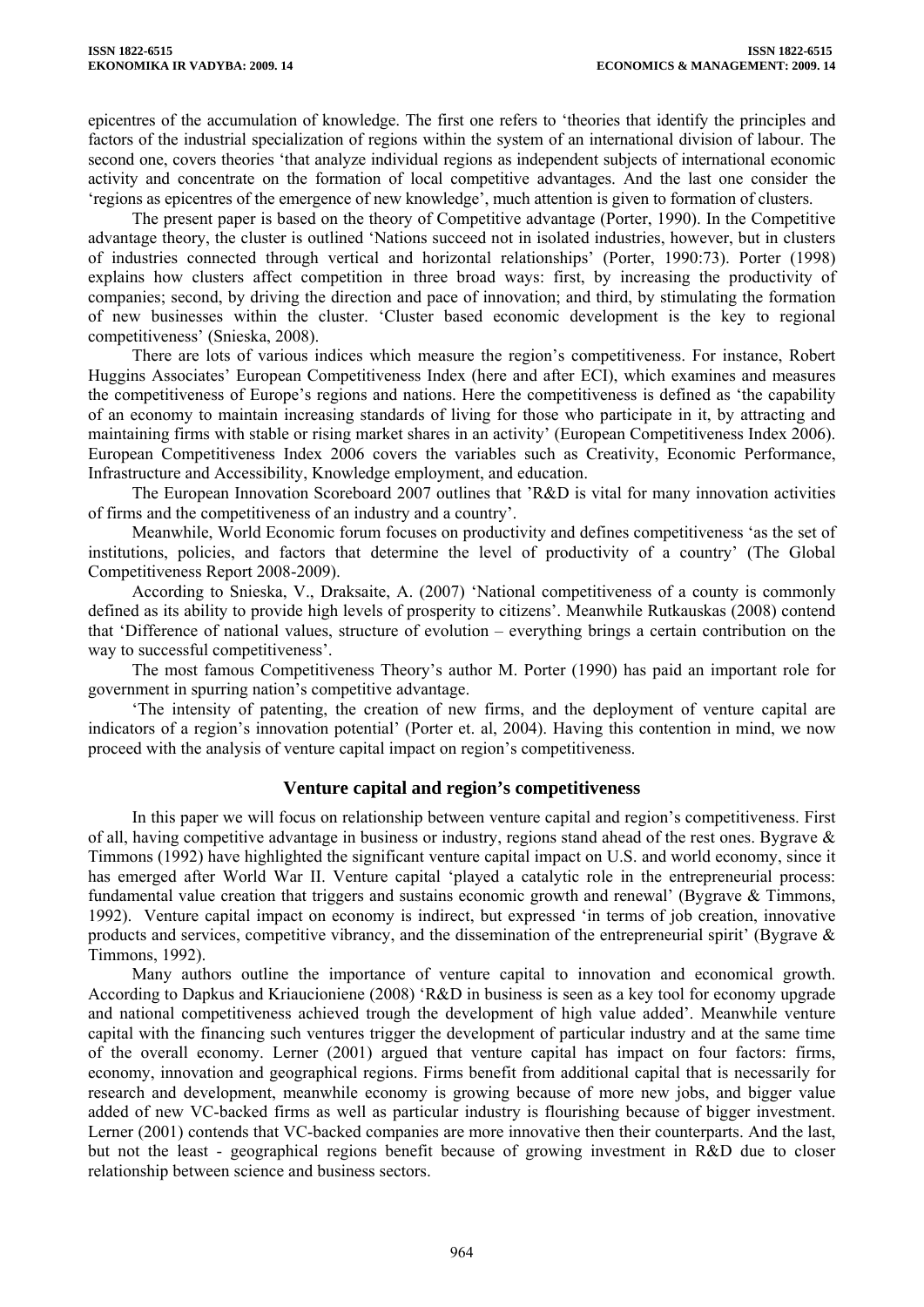Fredriksen (1997, p.9) argued that 'As catalyst and risk taker, venture capitalist has been instrumental in the creation and commercialization of completely new industries such as computers and biotechnology'. Cohen & Fields (1998) describes venture capital firms as the key actor in Silicon Valley network with its importance in early stage financing as well as consulting and supervising young ventures. According to Koh, F.C.C., & Koh W.T.H. (2002) 'thoughtful policies and support of the venture capital industry can create the right climate for innovation and entrepreneurship, which in turn will pay dividends in terms of job and wealth creation'. In addition, Florida and Kenney (1988) contend that venture capital in each region boosts economical development by attracting entrepreneurs and technical personnel. 'Venture capitalists not only help to organize the process of innovation but function to a large extent as technological 'gatekeepers' for the United States economy and its fastest growing regions' (Florida & Kenney, 1988).

Venture backed companies, such as Apple computers, Microsoft, Intel have changed the nature of industry and the way of living. Bygrave & Timmons (1992) contend that venture capital investments have resulted in 'creation of hundreds of thousands of new jobs, new expenditures for research and development, increased export sales, and payment of hundreds of millions of dollars in state and federal taxes'.

To sum up what was mention above we now provide a simplified view about venture capital possible impact on region's competitiveness (see Figure 1).



**Figure 1.** Venture capital impact on region's competitiveness (comprised by authors)

Venture capital has positive impact to the regions competitiveness; thereby money invested in innovative projects results in growing productivity as well as bigger value added of innovative companies, growing GDP as well as leverage high technology sector in the particular region.

Global Venture Capital Survey (2008) explores that Europe is still lagging behind the U.S. due to low venture capital investment. There are still some obstacles, such as unfavourable regulations in labour and tax flour, which deter venture capitalist from investing. The mentioned survey underpins the idea that two elements are needed for the venture capital friendly environment: 'innovation and a government that encourages entrepreneurialism and foreign investment' (Global Venture Capital Survey, 2008). This contention is supported by Wright et al. (1998) 'Policy makers need more information surrounding the performance and economic contributions made by different types of entrepreneurs and investors'. Meanwhile, Florida's and Smith's (1990) main contention is that it is not sufficient for public institutions to maintain venture capital sector in order to spur the economical development by increasing the number of high technology based firms. The innovation infrastructure should be taken into account. Region competitiveness mainly depends on its innovation background.

In conclusion, a few notable factors can be discerned: first of all venture capital is one of the main actors in region's innovation network. Financing and consulting the fledgling ventures venture capital spur the development of industry and give the rise of overall economy. Venture capital impact on region's competitiveness covers: the development of technology based industry, higher rate of investment in R&D, regions' competitive advantage, higher level of productivity and lower unemployment rate.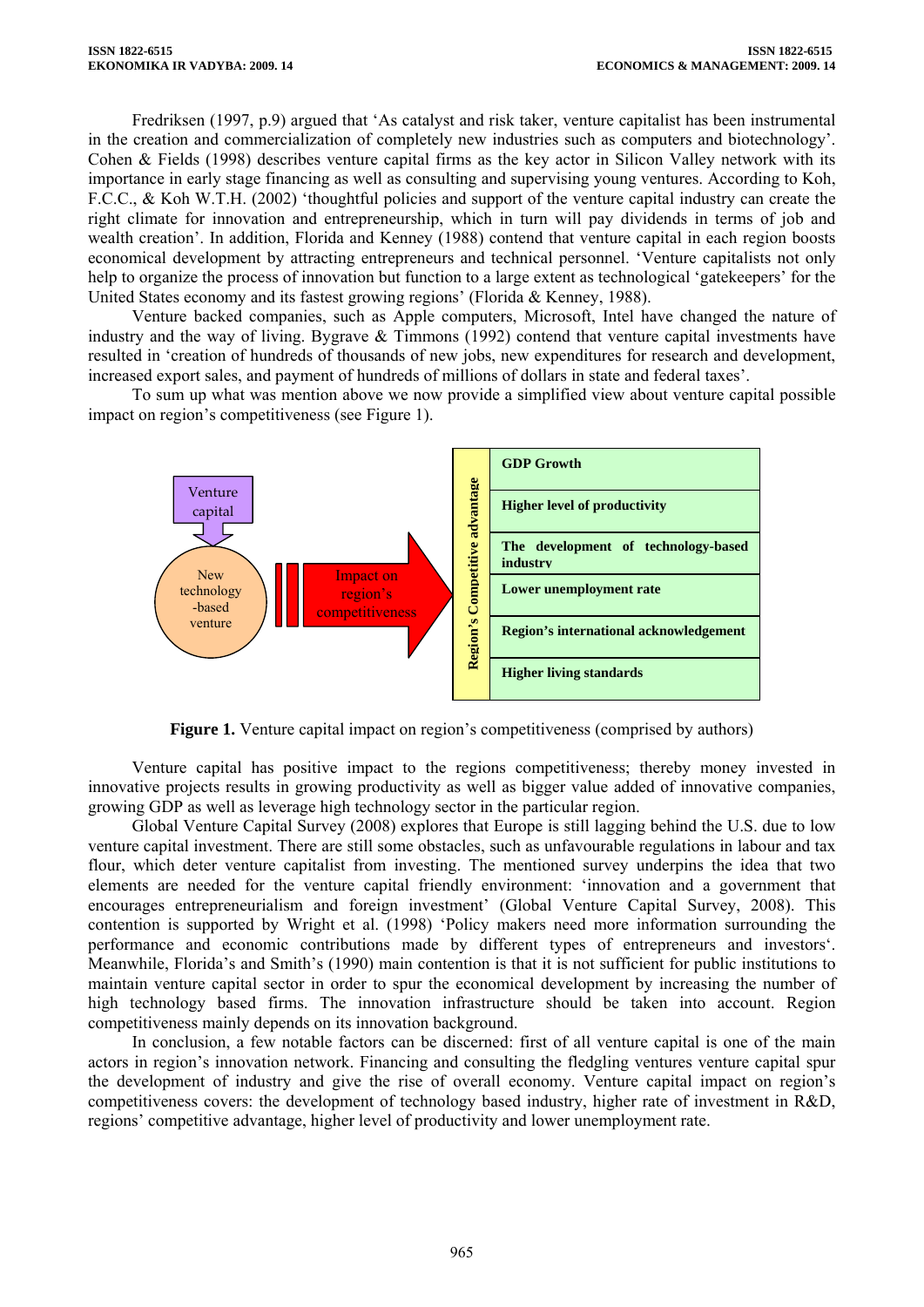## **Conclusions**

The paper concludes with three main findings. Firstly, venture capital funds and private investors (business angels) are the most attractive financial source for financing new technology-based firms. Secondly, venture capital is playing very important role in developing new venture as supplier of money and consultancy provider on product or/and business development issues. The analysis of literature shows, that venture capital is the main financial source for innovation. And the last but not least, venture capital has positive impact to the regions competitiveness, thereby money invested in innovative projects results in growing productivity as well as bigger value added of innovative companies and leverage high technology sector in the particular region.

#### **References**

- 1. Amit, R., Brander, J.,& Zott, C. (1998). Why do venture capital firms exist? Theory and Canadian evidence. Journal of Business Venturing, 13, 441–66. Retrieved January 13,2009, from <http://strategy.sauder.ubc.ca/brander/papers/Why%20Do%20Venture%20Capital%20Firms%20Exist%201998.pdf>
- 2. Bogdanova, O., & Orlovska, A. (2008, April). Competitiveness of Nations in Global Economy Competitive Perspectives of the European Union. Paper presented at The 13th International scientific conference 'Economics and management - 2008', Kaunas, Lithuania.
- 3. Brykova, I. (2006). The International Competitiveness of National Regions: Conceptual and Practical Dimensions. Retrieved February 26, 2009 from [http://www.kneu.kiev.ua/journal/eng/article/2006\\_1\\_Brykova\\_eng.pdf](http://www.kneu.kiev.ua/journal/eng/article/2006_1_Brykova_eng.pdf) .
- 4. Brzozowska, K. (2008). 'Business Angels in Poland in Comparison to Informal Venture Capital Market in European Union anniversary', *Inzinerine Ekonomika-Engineering Economics*(2), pp. 7-14.
- 5. Burgyl, O. (2000). UK venture capital and private equity as an asset class for institutional investors. Research Report. Retrieved from Foundation for Entrepreneurial Management, London Business School <http://www.bvca.co.uk/publications/assetclass/assetclassfull.pdf>.
- 6. Bygrave, W.D., & Timmons, J.A. (1992). Venture Capital at the Crossroads. Harvard Business School Press, Boston, MA.
- 7. Cohen, S.S., & Fields, G. (1998). Social Capital and Capital Gains, or Virtual Bowling in Silicon Valley. Working paper 132. Retrieved February 15, 2009 from [http://66.102.1.104/scholar?hl=lt&lr=&q=cache:QaTrfyyV0-MJ:ist](http://66.102.1.104/scholar?hl=lt&lr=&q=cache:QaTrfyyV0-MJ:ist-socrates.berkeley.edu/%7Ebriewww/publications/WP132.pdf+venture+capital+and+region)[socrates.berkeley.edu/~briewww/publications/WP132.pdf+venture+capital+and+region's+competitiveness](http://66.102.1.104/scholar?hl=lt&lr=&q=cache:QaTrfyyV0-MJ:ist-socrates.berkeley.edu/%7Ebriewww/publications/WP132.pdf+venture+capital+and+region) .
- 8. Dapkus, G., & Kriaucioniene, M. (2008). Mokslo ir technologinių žinių sklaidos mechanizmai versle: metodologija ir analizė. Paper presented at The 13th International scientific conference 'Economics and management - 2008', Kaunas, Lithuania.
- 9. European Competitiveness Index 2006. Retrieved February 26, 2009 from Robert Huggins Associates: [http://www.hugginsassociates.com/product\\_info.php/cPath/23/products\\_id/49?osCsid=r66t98ebb35o0vsf0uoucq0ln6](http://www.hugginsassociates.com/product_info.php/cPath/23/products_id/49?osCsid=r66t98ebb35o0vsf0uoucq0ln6).
- 10. Florida R. L., & Kenney M. (1988). Venture Capital, High Technology and Regional Development. Regional Studies, 22, 33-48.
- 11. Florida R., & Smith D. F., Jr. (1990). Venture Capital, Innovation, and Economic Development. Economic Development Quarterly, 4, 345-360. Retrieved January 5, 2009 from
- [http://creativeclass.com/rfcgdb/articles/Venture\\_Capital\\_Innovation\\_and\\_Economic\\_Development.pdf](http://creativeclass.com/rfcgdb/articles/Venture_Capital_Innovation_and_Economic_Development.pdf) .
- 12. Fredriksen, O. (1997).Venture Capital Firms Relationship and Cooperation with Entrepreneurial Companies. (Thesis No.625, Linkoping University).
- 13. Freear, J., Sohl, J.E., & Wetzel, W. (2002). Angles on angels: financing technology-based ventures a historical perspective. Venture Capital, 4, 275-287.: [http://web.ebscohost.com/bsi/pdf?vid=2&hid=17&sid=7f2275d4-fe64-](http://web.ebscohost.com/bsi/pdf?vid=2&hid=17&sid=7f2275d4-fe64-4751-a298-e7ad420f8708@sessionmgr107) [4751-a298-e7ad420f8708@sessionmgr107](http://web.ebscohost.com/bsi/pdf?vid=2&hid=17&sid=7f2275d4-fe64-4751-a298-e7ad420f8708@sessionmgr107)
- 14. Global trends in venture capital 2008 survey. Retrieved February 15, 2009 from Deloitte http://www.deloitte.com/dtt/cda/doc/content/us\_tmt\_globalvc\_062408.pdf
- 15. Kochetkov, Y. (2005). Problematic Issues of Competitiveness in Latvia. Engineering Economics, 4, 88-93. Retrieved January 5, 2009 from <http://internet.ktu.lt/lt/mokslas/zurnalai/inzeko/48/1392-2758-2006-3-48-88.pdf> .
- 16. Koh, F.C.C., & Koh, W.T.H. (2002). Venture Capital and Economic Growth: An Industry Overview and Singapore's Experience (Working Paper No. 21-2002). Retrieved January 5, 2009 from [http://www.research.smu.edu.sg/faculty/edge/entrep\\_fin/papers/SER-VCandGrowth\\_WP\\_dec\\_2002.pdf](http://www.research.smu.edu.sg/faculty/edge/entrep_fin/papers/SER-VCandGrowth_WP_dec_2002.pdf)
- 17. Kronthaler, F. (2003). A Study of the Competitiveness of Regions based on a Cluster Analysis: The Example of East Germany (Discussion paper no. 179). Retrieved from Halle Institute for Economic Research [http://www.iwh](http://www.iwh-halle.de/d/publik/disc/179.pdf)[halle.de/d/publik/disc/179.pdf](http://www.iwh-halle.de/d/publik/disc/179.pdf) .
- 18. Lerner, J. (2001). Venture Capital, Technological Innovation, and Growth. Boston: Harvard Business School.
- 19. Lester, R.K., & Sotarauta, M. (2007). Innovation, Universities, and the Competitiveness of Regions. (Technology Review 214). Retrieved January 5, 2009 from TEKES <http://www.tekes.fi/julkaisut/universities.pdf> .
- 20. Macys, G. (2008). Cohesion and competitiveness of regions in Lithuania. Intellectual economics, 1, 41–50. Retrieved January 5, 2009 from [http://www3.mruni.lt/~int.economics/3nr/Macys.pdf](http://www3.mruni.lt/%7Eint.economics/3nr/Macys.pdf).